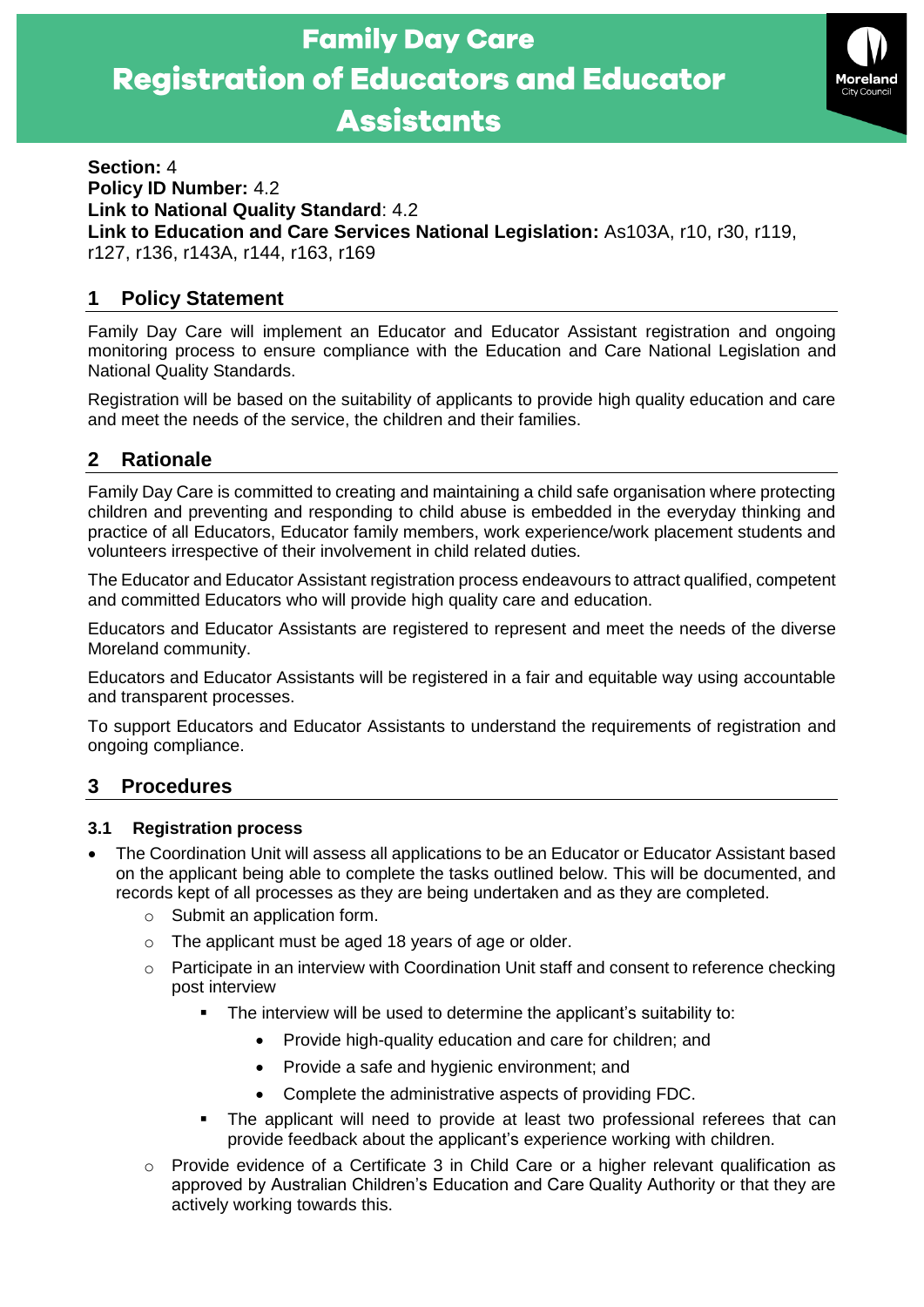

- o Meet all requirements of a Health and Home Safety check conducted by Coordination Unit staff.
- $\circ$  Complete a satisfactory medical assessment with Council's provider (paid for by Council)
- $\circ$  Provide a clear criminal history check for themselves and all household members 18 years of age and over. This must have been issued no more than six months prior to the date of application.
- o Provide a current Working with Children Clearance for themselves and all household members 18 years of age and over.
- o Provide current First Aid (including CPR), emergency asthma management and anaphylaxis training certificates.\
- $\circ$  Provide evidence of child protection and keeping children safe training having been completed within the 12 months prior to registration.
- o Registration with PRODA for purposes of Child Care Subsidy
- $\circ$  Participate in visits with other Educators to observe and learn about the Educator and Educator Assistant roles.
- o Participate in orientation and induction, this will include:
	- Service policies and procedures; and
	- **Experiences for children, programming and documentation; and**
	- Communication and working with families, the FDC Coordination Unit and other Educators; and
	- Partner and family member support form: and
	- National Quality Framework: and
	- Education and Care National Legislation; and
	- Child Safe Standards; and
	- Moreland City Council Employee Code of Conduct; and
	- Administration requirements.
- o Provide evidence of appropriate Public Liability Insurance. The Coordination Unit will assist with this and Council will pay for the first three months of insurance.
	- **.** If the Educator resigns from the service within the first 12 months of registration, they will be liable to repay this to Council.
- $\circ$  Sign the Educator Agreement, which is the Agreement between Council and the individual Educator or Educator Assistant.
	- A Coordination Unit staff member will explain the requirements of the Agreement prior to it being signed
	- Educators and Educator Assistants will sign the same agreement
		- There will be a three-month probation period.
- Educators that live in a rental property will be required to provide written permission to conduct FDC in their home from their landlord or landlord's real estate agent. This needs to be submitted with the application form or soon after. The application will not progress until this has been received.
- Educators that want to transport children in their vehicle will be required to undertake a car restraint check and training and provide evidence of this prior to transporting children. This can occur prior to or after registration, but transportation of children cannot occur until this has been completed.
- Applicants need to be available to provide care and education for at least three days per week.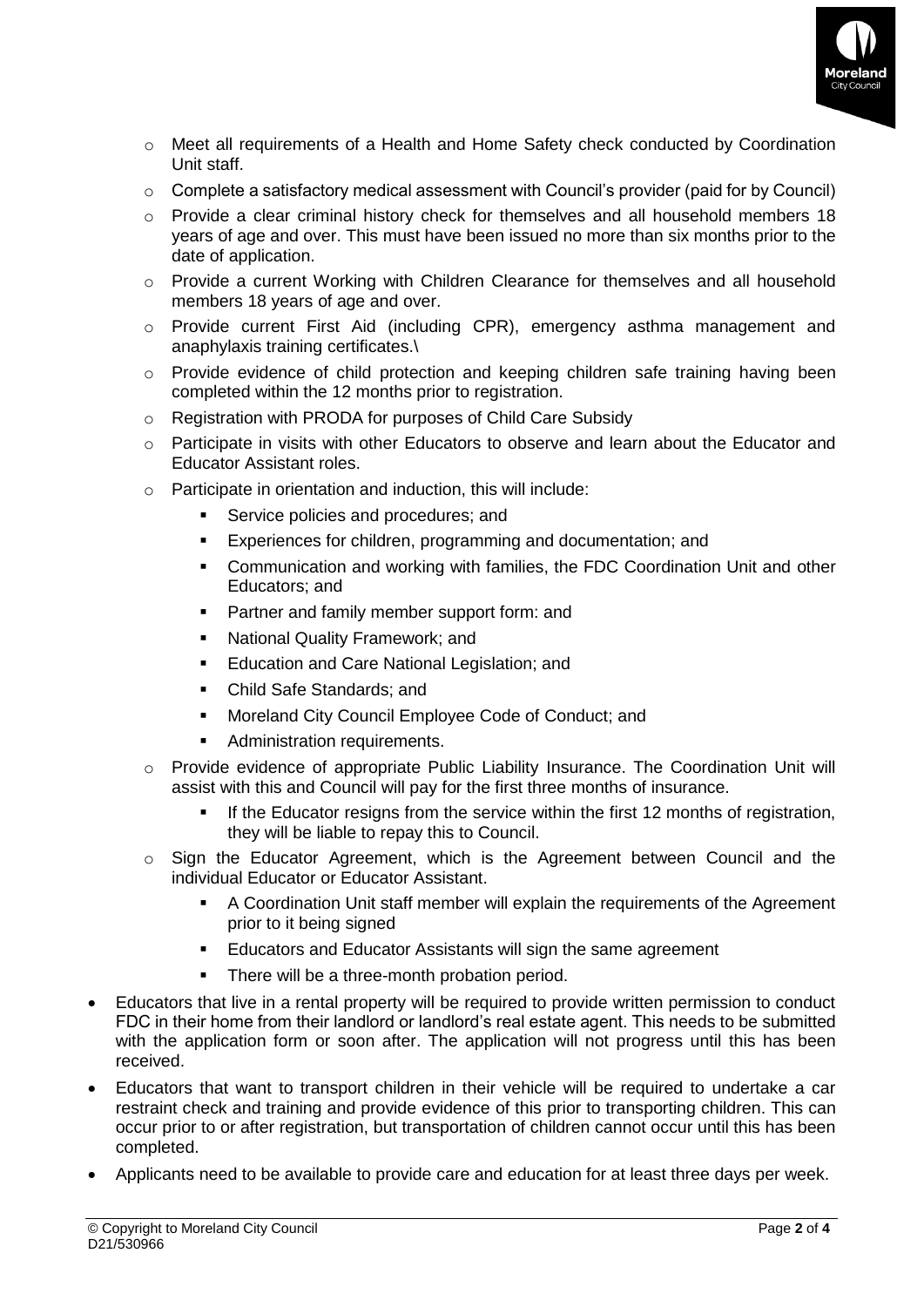

## **3.2 Ongoing Requirements**

- After the three-month probation period a review will be conducted between the Educator or Educator Assistant and Coordination Unit. A satisfactory review will result in an Agreement being signed for up to 12 months to align with the annual date of all Educator Agreements.
	- o As part of the probation review, goals will be set with the Educator or Educator Assistant to support development of skills and knowledge.
- If the Educator or Educator Assistant is working toward a relevant qualification when first registered, evidence will need to be provided of completion of the course.
- The Coordination Unit will undertake a Health and Home Safety Check annually. The standards of the check must be maintained by the Educator or Educator Assistant at all times.
- Educators or Educator Assistants and all members of the household aged 18 years and over will repeat criminal history checks at least every three years. After completing these at the initial registration, the Educator or Educator Assistant will then align with the three-year cycle set by the Coordination Unit.
- Educators or Educator Assistants and all members of the household aged 18 years and over will need to renew their Working with Children Clearance prior to its expiry date. Coordination Unit staff will check the currency of these online regularly.
- Educators or Educator Assistants must maintain currency of their First Aid, CPR, Anaphylaxis Management and Emergency Asthma Management certifications at all times and provide evidence of these to the Coordination Unit.
- Educators and Educator Assistants will be required to complete training every 12 months in relation to child protection and keeping children safe.
- Appropriate public liability insurance must be renewed annually. If an Educator's insurance lapses they will not be able to provide care until this has been reinstated.
- An annual Self-Assessment and Review (SAR) will be undertaken with each Educator and Educator Assistant. This is an opportunity to review and reflect on the previous 12 months and set goals for the next 12 months. This process will be completed prior to signing the Educator Agreement each year.
- Educators and Educator Assistants will be required to participate in ongoing training and professional development. Some sessions provided by the Coordination Unit are deemed compulsory, some training requirements may be identified in the SAR process and some training may be as a result of Educator interest.

#### **3.3 Educator Assistants**

- An Educator can apply to the Coordination Unit if they would like to have an Educator Assistant. Prior to a person working as an Educator Assistant all steps as outlined above in the registration process must be completed.
	- o As part of the approval process an existing Educator will need to provide written consent from the families of each child in their care.
	- $\circ$  As part of enrolment and orientation of new families the Educator will notify families that they have an Educator Assistant and provide opportunity to meet this person. Families acceptance of this arrangement will be documented as part of enrolment.
- Once registered the Educator must support their Educator Assistant to meet all the requirements of an Educator, including compliance with the National Legislation, Educator Agreement and service policies and procedures.
- Unless it is an emergency the Educator will notify the Coordination Unit and the family of each child in their care prior to each occasion the Educator Assistant will be providing care and education in their absence. In an emergency the Coordination Unit and each family must